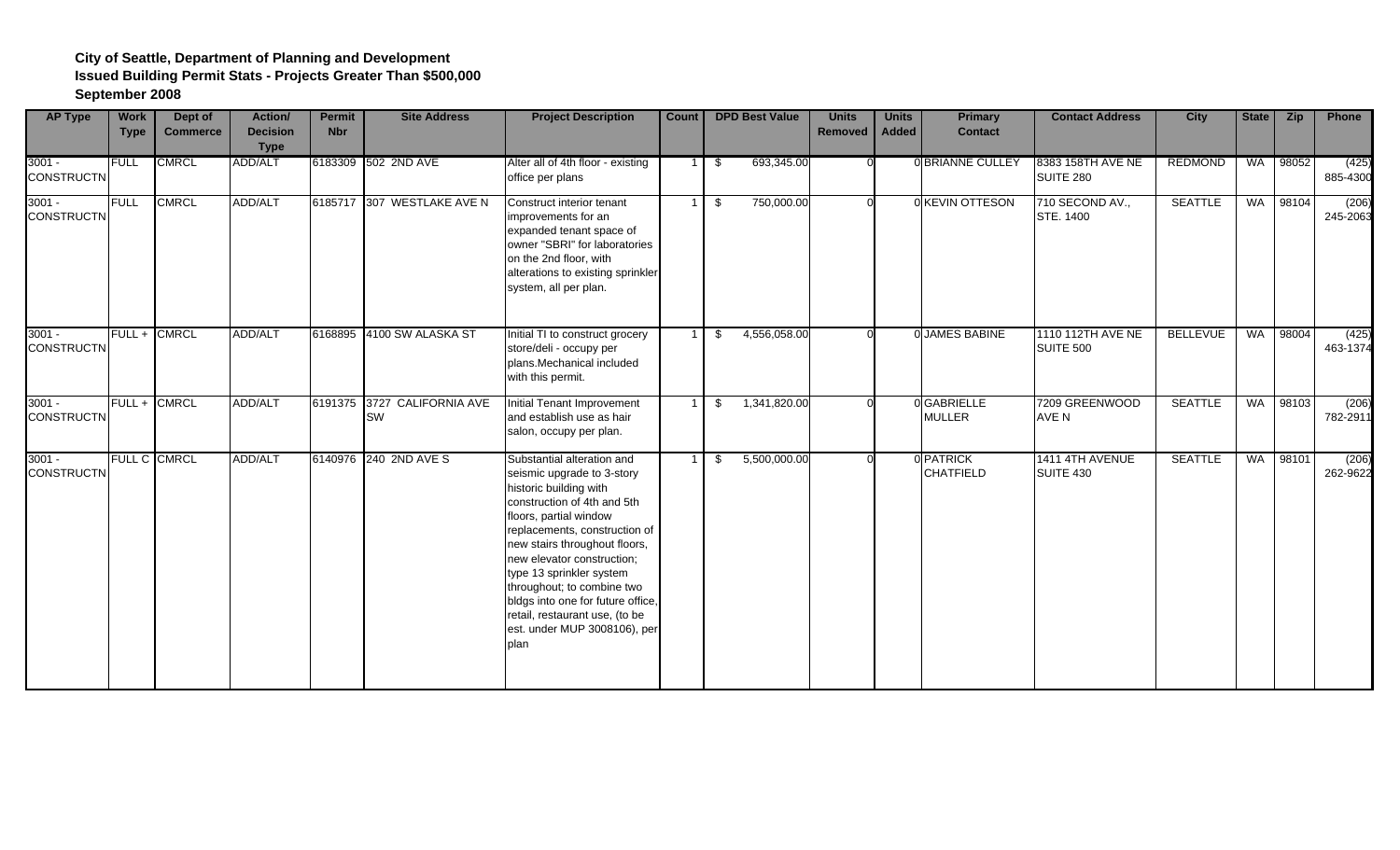| <b>AP Type</b>                | <b>Work</b><br><b>Type</b> | Dept of<br><b>Commerce</b> | Action/<br><b>Decision</b><br><b>Type</b> | <b>Permit</b><br><b>Nbr</b> | <b>Site Address</b>       | <b>Project Description</b>                                                                                                                                                                                                        | <b>Count</b> |          | <b>DPD Best Value</b> | <b>Units</b><br>Removed | <b>Units</b><br><b>Added</b> | <b>Primary</b><br><b>Contact</b> | <b>Contact Address</b>         | City              | State | Zip   | Phone             |
|-------------------------------|----------------------------|----------------------------|-------------------------------------------|-----------------------------|---------------------------|-----------------------------------------------------------------------------------------------------------------------------------------------------------------------------------------------------------------------------------|--------------|----------|-----------------------|-------------------------|------------------------------|----------------------------------|--------------------------------|-------------------|-------|-------|-------------------|
| $3001 -$<br><b>CONSTRUCTN</b> | <b>FULL C</b>              | <b>CMRCL</b>               | ADD/ALT                                   |                             | 6154550 2001 15TH AVE W   | Tenant Improvement for<br>Whole Foods Market on the<br>main floor and mezzanine, per<br>plan                                                                                                                                      |              | \$       | 4,300,000.00          |                         |                              | 0 ELLEN JUDSON                   | 221 9TH AVE N                  | <b>SEATTLE</b>    | WA    | 98109 | (206)<br>282-6222 |
| $3001 -$<br><b>CONSTRUCTN</b> |                            | FULL C CMRCL               | ADD/ALT                                   | 6166627                     | 4831 35TH AVE SW          | Alter portions of floor 1,2, & 3<br>of existing nursing<br>home/concrete residence per<br>plans.                                                                                                                                  |              | \$       | 1,095,000.00          |                         |                              | 0 DYKE TURNER                    | 4831 35TH AV SW                | <b>SEATTLE</b>    | WA    | 98126 | (206)<br>938-6039 |
| $3001 -$<br><b>CONSTRUCTN</b> |                            | FULL C CMRCL               | ADD/ALT                                   |                             | 6171755 325 5TH AVE N     | Construct interior alterations<br>including expanding existing<br>mezzanine on 3rd level of<br>element 7 and occupy per<br>plan                                                                                                   |              | \$       | 1,500,000.00          |                         |                              | 0 EVAN BOURQUARD 71 COLUMBIA ST  | <b>SUITE 600</b>               | <b>SEATTLE</b>    | WA    | 98104 | (206)<br>682-6837 |
| $3001 -$<br><b>CONSTRUCTN</b> | <b>FULL C IND</b>          |                            | <b>ADD/ALT</b>                            |                             | 6183292 1420 S TRENTON ST | Change of use from storage to<br>manufacturing (remainder of<br>structure to remain storage<br>use) and construct 4,500sf<br>accessory office addition<br>within existing manufacturing<br>bldg and occupy per plans.             |              | \$       | 740,000.00            |                         |                              | 0 MARK CLEMENT                   | P O BOX 3707 MC 1W-<br>09      | <b>SEATTLE</b>    | WA    | 98124 | (206)<br>617-2944 |
| <b>COMMERCIAL ADD ALT</b>     |                            |                            |                                           |                             |                           |                                                                                                                                                                                                                                   |              | $9$   \$ | 20,476,223.00         | $\sim$                  |                              |                                  |                                |                   |       |       |                   |
| $3001 -$<br><b>CONSTRUCTN</b> | <b>FIELD</b>               | MF                         | <b>ADD/ALT</b>                            |                             | 6194609 212 HARVARD AVE E | Remove and replace vinyl<br>siding, unit deck<br>railings, (partial) low slope<br>roof membrane and roof<br>copings. Remove and replace<br>partial windows and (partial)<br>patio doors in existing condo,<br>all per plans. STFI |              | S        | 623,800.00            |                         |                              | 0 PAUL WLASCHIN                  | 1806 MARINE DRIVE<br><b>NE</b> | <b>MARYSVILLE</b> | WA    | 98270 | (360)<br>658-2448 |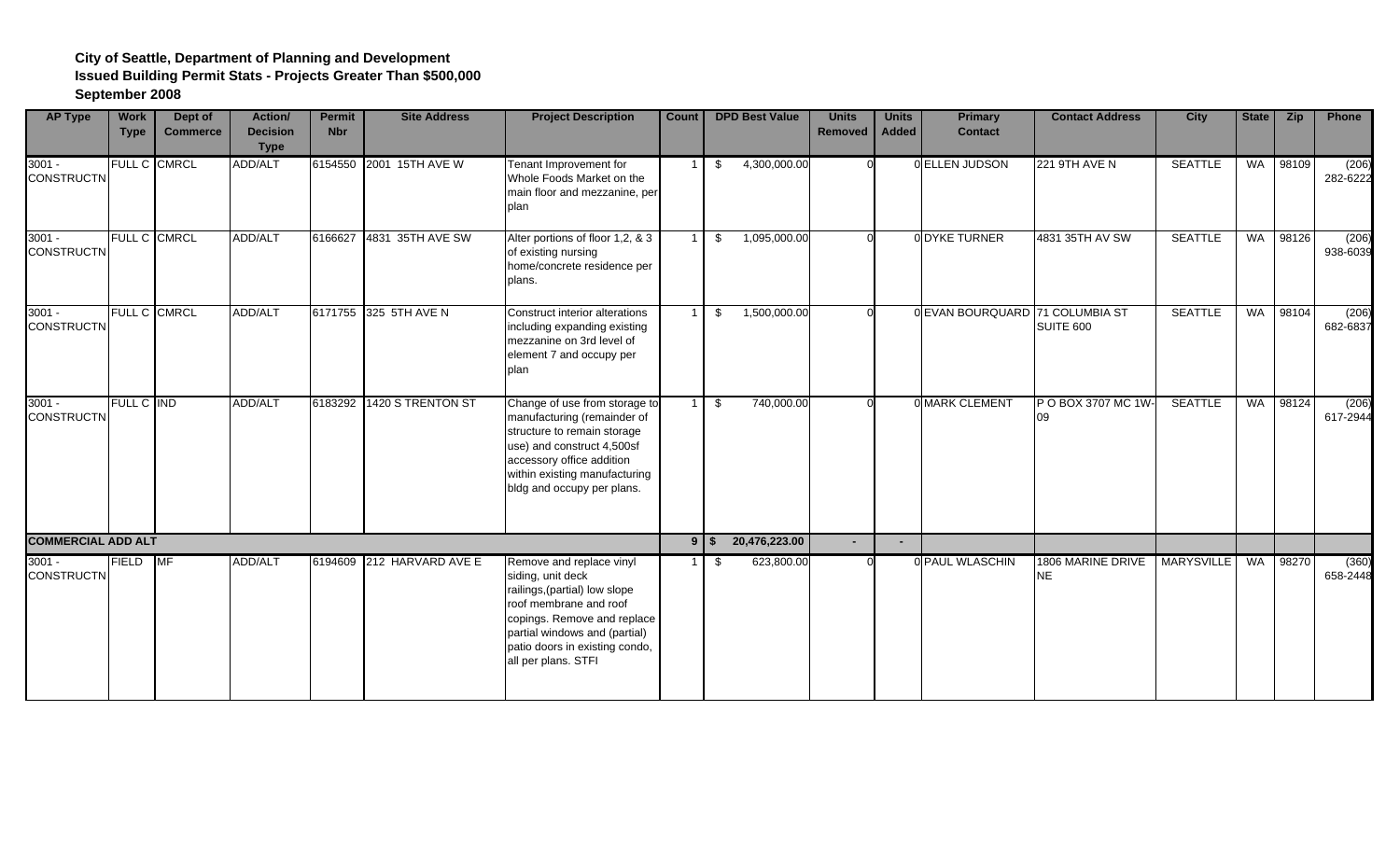| <b>AP Type</b>                | <b>Work</b><br><b>Type</b> | Dept of<br><b>Commerce</b> | Action/<br><b>Decision</b><br><b>Type</b> | <b>Permit</b><br><b>Nbr</b> | <b>Site Address</b>      | <b>Project Description</b>                                                                                                                                                              | <b>Count</b>   |             | <b>DPD Best Value</b>   | <b>Units</b><br>Removed  | <b>Units</b><br>Added | <b>Primary</b><br><b>Contact</b>                 | <b>Contact Address</b>           | <b>City</b>                    | State | <b>Zip</b> | Phone             |
|-------------------------------|----------------------------|----------------------------|-------------------------------------------|-----------------------------|--------------------------|-----------------------------------------------------------------------------------------------------------------------------------------------------------------------------------------|----------------|-------------|-------------------------|--------------------------|-----------------------|--------------------------------------------------|----------------------------------|--------------------------------|-------|------------|-------------------|
| $3001 -$<br><b>CONSTRUCTN</b> | $FULL + MF$                |                            | ADD/ALT                                   | 6178771                     | 2200 ALKI AVE SW         | Construct new exterior stair<br>and alter cladding and decks<br>of existing condominium per<br>plan.                                                                                    |                | \$          | 1,100,000.00            | $\Omega$                 |                       | 0 DAN RUNDLE                                     | 1333 N NORTHLAKE<br>WAY STE A    | <b>SEATTLE</b>                 |       | WA 98103   | (206)<br>547-7288 |
| $3001 -$<br><b>CONSTRUCTN</b> | FULL C MF                  |                            | ADD/ALT                                   | 6078931                     | 1841 16TH AVE            | Construct substnatial<br>alterations to adapt church<br>and change use to multifamily<br>residence, consisting of 12<br>townhomes and one level of<br>below grade parking, per<br>plans |                | \$          | 4,500,000.00            |                          |                       | 12 MICHELE WANG                                  | 1 YESLER WAY<br><b>SUITE 200</b> | <b>SEATTLE</b>                 | WA    | 98104      | (206)<br>956-1970 |
| <b>MULTIFAMILY ADD ALT</b>    |                            |                            |                                           |                             |                          |                                                                                                                                                                                         |                | $3 \mid$ \$ | 6,223,800.00            |                          | 12                    |                                                  |                                  |                                |       |            |                   |
| $3001 -$<br><b>CONSTRUCTN</b> | $FULL +  S F/D$            |                            | <b>ADD/ALT</b>                            |                             | 6170773 3879 51ST AVE NE | Construct dining room and<br>deck additions, alter interior of<br>single family dwelling per<br>plan.                                                                                   |                | - \$        | 600,000.00              |                          |                       | <b>ODARCY PARKER</b>                             | 1315 NE RAVENNA<br><b>BV</b>     | <b>SEATTLE</b>                 | WA    | 98105      | (206)<br>525-5060 |
| $3001 -$<br><b>CONSTRUCTN</b> | <b>FULL C SF/D</b>         |                            | <b>ADD/ALT</b>                            |                             | 6151264 602 34TH AVE E   | Construct basement + two<br>story addition with attached<br>garage and alter existing<br>single family residence per<br>plan.                                                           | $\overline{1}$ | \$          | 700,000.00              |                          |                       | 0 DAVID CAHILL                                   | PO BOX 1071                      | <b>MERCER</b><br><b>ISLAND</b> | WA    | 98040      | (206)<br>250-6014 |
| <b>SF/DUPLEX ADD ALT</b>      |                            |                            |                                           |                             |                          |                                                                                                                                                                                         |                | 25          | 1,300,000.00            | $\overline{\phantom{a}}$ | $\overline{a}$        |                                                  |                                  |                                |       |            |                   |
| $3003 -$<br><b>BLANKET</b>    | <b>FULL C INST</b>         |                            | <b>CHILD</b>                              |                             | 6188095 325 9TH AVE      | <b>BLANKET PERMIT for interior</b><br>non-structural alterations for<br>the 4th floor (HARBORVIEW<br>SLEEP CLINIC).                                                                     |                | 1   \$      | 38,175,500.00           |                          |                       | 0 BLANKET: HMC 9TH 325 9TH AVENUE<br>& JEFFERSON |                                  | <b>SEATTLE</b>                 | WA    |            |                   |
| $3003 -$<br><b>BLANKET</b>    | FULL C INST                |                            | <b>CHILD</b>                              |                             | 6188096 325 9TH AVE      | <b>BLANKET PERMIT for interior</b><br>non-structural alterations for<br>the 6th floor (CLINIC).                                                                                         |                | \$          | 38,175,500.00           |                          |                       | 0 CHRIS BROADGATE 1201 3RD AVE STE               | 2700                             | <b>SEATTLE</b>                 | WA    | 98101      | (206)<br>447-9000 |
| <b>BLANKET TI</b>             |                            |                            |                                           |                             |                          |                                                                                                                                                                                         |                |             | $2 \mid $76,351,000.00$ |                          | $\sim$                |                                                  |                                  |                                |       |            |                   |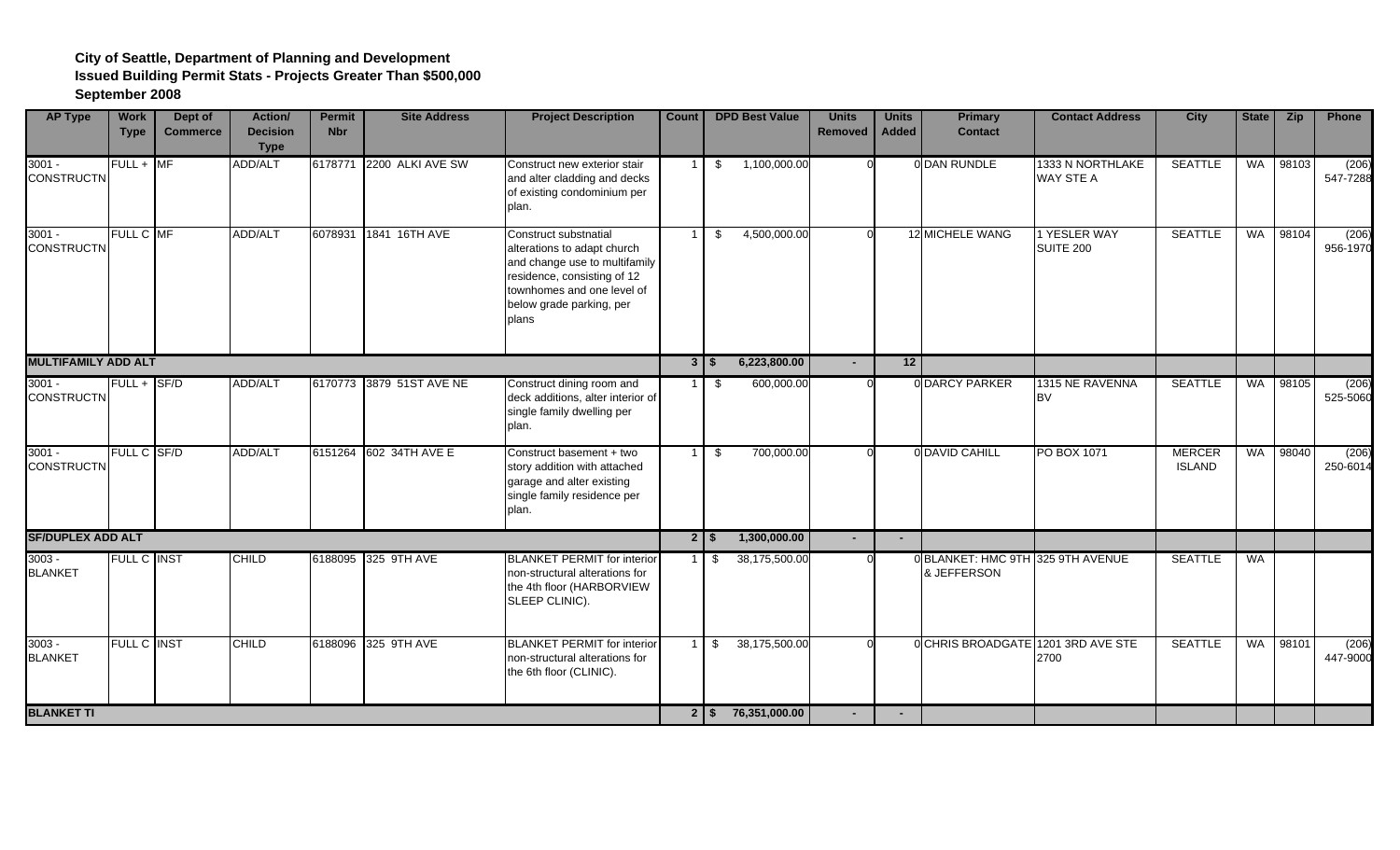| <b>AP Type</b>                | <b>Work</b><br><b>Type</b> | Dept of<br><b>Commerce</b> | <b>Action</b> /<br><b>Decision</b><br><b>Type</b> | <b>Permit</b><br><b>Nbr</b> | <b>Site Address</b>                               | <b>Project Description</b>                                                                                                                                                                                                                                                                                                                                                        | Count          | <b>DPD Best Value</b>    | <b>Units</b><br><b>Removed</b> | <b>Units</b><br><b>Added</b> | <b>Primary</b><br><b>Contact</b> | <b>Contact Address</b>    | <b>City</b>       | State | <b>Zip</b> | Phone             |
|-------------------------------|----------------------------|----------------------------|---------------------------------------------------|-----------------------------|---------------------------------------------------|-----------------------------------------------------------------------------------------------------------------------------------------------------------------------------------------------------------------------------------------------------------------------------------------------------------------------------------------------------------------------------------|----------------|--------------------------|--------------------------------|------------------------------|----------------------------------|---------------------------|-------------------|-------|------------|-------------------|
| $1004 -$<br><b>MECHANICAL</b> |                            | FULL C CMRCL               |                                                   |                             | MECHANICAL 6180908 507 NE NORTHGATE<br><b>WAY</b> | <b>HVAC Mechanical System for</b><br>new 6-story mixed use bldg<br>including (11) split-systems,<br>(1) fluid coolers, (2) fresh air<br>units, (2) self-contained a/c<br>units, (2) ductless split<br>systems, (2) water-side<br>pumps, (9) exhaust fans, (6)<br>inline exhaust fans, (307)<br>residential exhaust systems,<br>(3) relief air fans & (5) electric<br>wall heaters |                | 1,500,000.00<br>\$       |                                |                              | 0 KEO TORRE                      | 727 S KENYON ST           | <b>SEATTLE</b>    | WA    | 98108      | (206)<br>763-1744 |
| $1004 -$<br>MECHANICAL        | <b>FULL C INST</b>         |                            |                                                   |                             | MECHANICAL 6192775 325 9TH AVE                    | Alterations to floors 4 and 5<br>installation of single duct VAV<br>boxes with hot water re-heat<br>coils. Low pressure & Medium<br>pressure and exhaust duct<br>work, supply return and<br>exhaust grills with all<br>associated piping. Level 5<br>also has (1) exhuast fan per<br>plan                                                                                         | 1 <sup>1</sup> | 641,578.00<br>\$         |                                |                              | 0 STEVE BUELER                   | 11611 49TH PL W           | <b>MUKILTEO</b>   | WA    | 98275      | (206)<br>364-9900 |
| <b>MECHANICAL</b>             |                            |                            |                                                   |                             |                                                   |                                                                                                                                                                                                                                                                                                                                                                                   |                | 2,141,578.00<br>$2$   \$ | $\sim$                         | $\overline{\phantom{a}}$     |                                  |                           |                   |       |            |                   |
| $3001 -$<br><b>CONSTRUCTN</b> |                            | FULL C CMRCL               | <b>NEW</b>                                        |                             | 6110375 300 5TH AVE                               | Phase III of III for construction<br>of a commercial high-<br>rise/office, retail, accessory<br>parking/Structural &<br>Architectural Completion/<br>occupy per plan.                                                                                                                                                                                                             |                | 59,755,669.00<br>1   \$  |                                |                              | <b>OCRAIG BELCHER</b>            | 26456 MARINE VIEW<br>DR S | <b>DES MOINES</b> |       | WA 98198   | (206)<br>295-0613 |
| $3001 -$<br><b>CONSTRUCTN</b> |                            | FULL C CMRCL               | <b>NEW</b>                                        |                             | 6157793 1915 25TH AVE S                           | Establish Live-work units and<br>construct 8-unit Live-work<br>building, per plans.                                                                                                                                                                                                                                                                                               |                | 1,153,273.00<br>\$       |                                |                              | <b>OBRITTANI ARD</b>             | PO BOX 99486              | <b>SEATTLE</b>    | WA    | 98139      | (206)<br>282-7990 |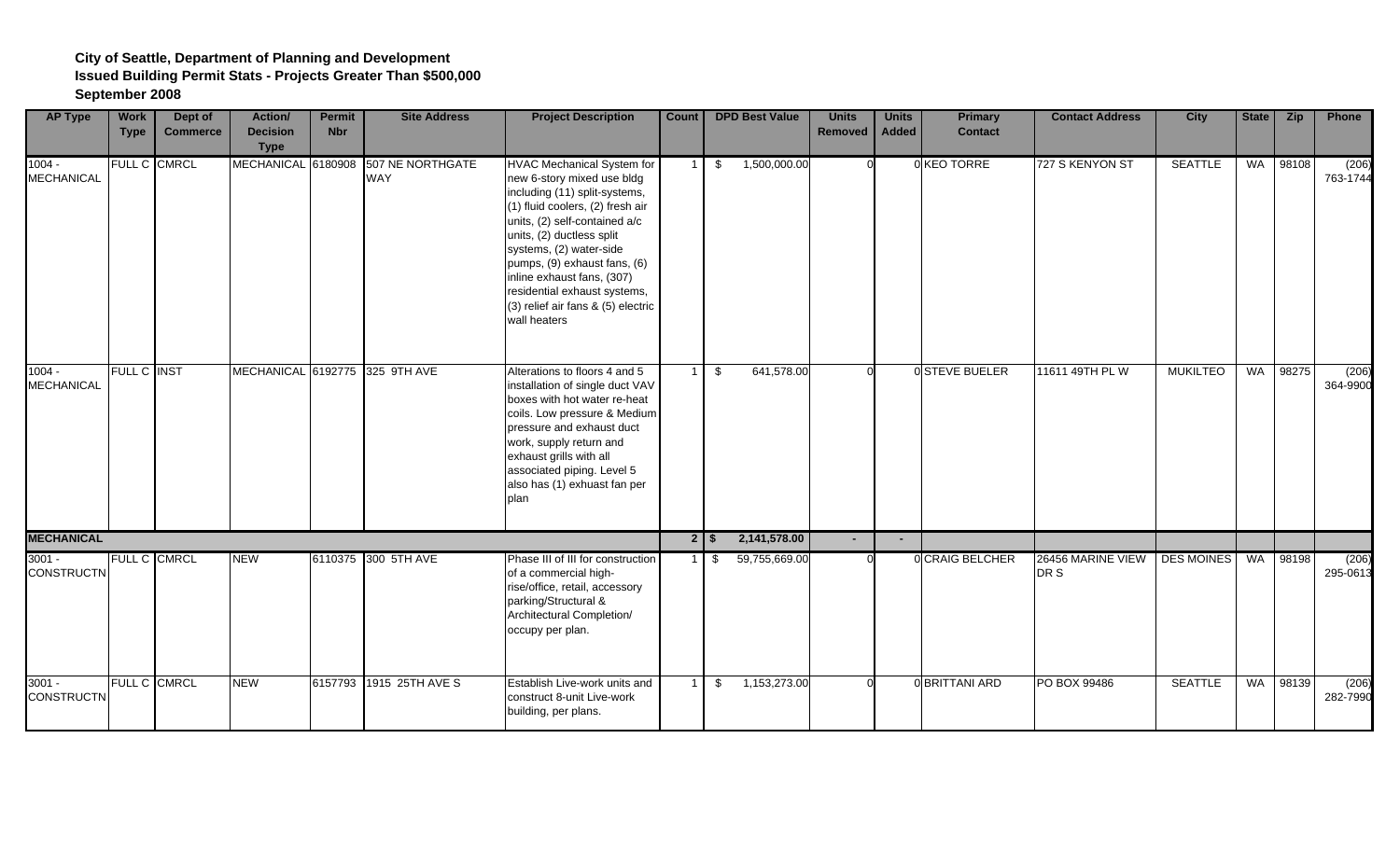| <b>AP Type</b>                | <b>Work</b><br><b>Type</b> | Dept of<br><b>Commerce</b> | Action/<br><b>Decision</b><br><b>Type</b> | <b>Permit</b><br><b>Nbr</b> | <b>Site Address</b>        | <b>Project Description</b>                                                                                                                                                        | Count |           | <b>DPD Best Value</b> | <b>Units</b><br>Removed | <b>Units</b><br><b>Added</b> | <b>Primary</b><br><b>Contact</b> | <b>Contact Address</b>               | City           | State     | <b>Zip</b> | Phone             |
|-------------------------------|----------------------------|----------------------------|-------------------------------------------|-----------------------------|----------------------------|-----------------------------------------------------------------------------------------------------------------------------------------------------------------------------------|-------|-----------|-----------------------|-------------------------|------------------------------|----------------------------------|--------------------------------------|----------------|-----------|------------|-------------------|
| $3001 -$<br><b>CONSTRUCTN</b> |                            | FULL C CMRCL               | <b>NEW</b>                                |                             | 6171872 504 YALE AVE N     | Phase I of III (shoring &<br>excavation) Construct a five<br>story commercial (retail, office)<br>building per plan.                                                              |       | \$        | 1,500,000.00          |                         |                              | 0 BRAD HINTHORNE                 | 810 3RD AVENUE<br>#220               | <b>SEATTLE</b> | <b>WA</b> | 98104      | (206)<br>405-4443 |
| $3001 -$<br><b>CONSTRUCTN</b> |                            | FULL C CMRCL               | <b>NEW</b>                                | 6176538                     | 11300 ROOSEVELT WAY<br>NE  | Establish use as office and<br>retail, construct commercial<br>structure, occupy per plans,<br>including demo of existing<br>building.                                            |       | \$        | 3,384,240.00          |                         |                              | 0 WAYNE IVARY                    | 551 NE 65TH ST                       | <b>SEATTLE</b> | WA        | 98115      | (206)<br>525-8020 |
| $3001 -$<br><b>CONSTRUCTN</b> | <b>FULL C INST</b>         |                            | <b>NEW</b>                                |                             | 6147557 6400 SYLVAN WAY SW | Establish use as and<br>construct new 2-story<br>(Highpoint) community center<br>w/ surface parking and occupy<br>per plans.                                                      |       | \$        | 2,098,934.00          |                         |                              | 0 SALLY KNODELL                  | 402 15TH AV E                        | <b>SEATTLE</b> | WA        | 98112      | (206)<br>329-8300 |
| <b>COMMERCIAL NEW</b>         |                            |                            |                                           |                             |                            |                                                                                                                                                                                   |       | $5$   $$$ | 67,892,116.00         |                         |                              |                                  |                                      |                |           |            |                   |
| $3001 -$<br><b>CONSTRUCTN</b> |                            | FULL C CMRCL               | <b>NEW</b>                                | 6070751                     | 358 NW 85TH ST             | Establish use as a mixed use<br>building; Construct a three<br>floors apartments over one<br>floor commercial and parking<br>structure and occupy all per<br>plans.               |       | S         | 1,120,653.00          |                         |                              | 4 BOB HALL                       | 1320 E PIKE ST                       | <b>SEATTLE</b> | <b>WA</b> | 98122      | (206)<br>323-7626 |
| $3001 -$<br><b>CONSTRUCTN</b> |                            | FULL C CMRCL               | <b>NEW</b>                                |                             | 6141419 3902 S KENYON ST   | Construct (South BLDG) 12-<br>unit apartment (Construct 4<br>Apartment bluidings with open<br>air parking per plan. Review<br>and Processing for 4 A/P's<br>done under # 6141419) |       | \$        | 904,836.00            |                         |                              | 12 ED SOLSENG                    | 3829A SOUTH<br><b>EDMUNDS STREET</b> | <b>SEATTLE</b> | WA        | 98118      | (206)<br>623-0511 |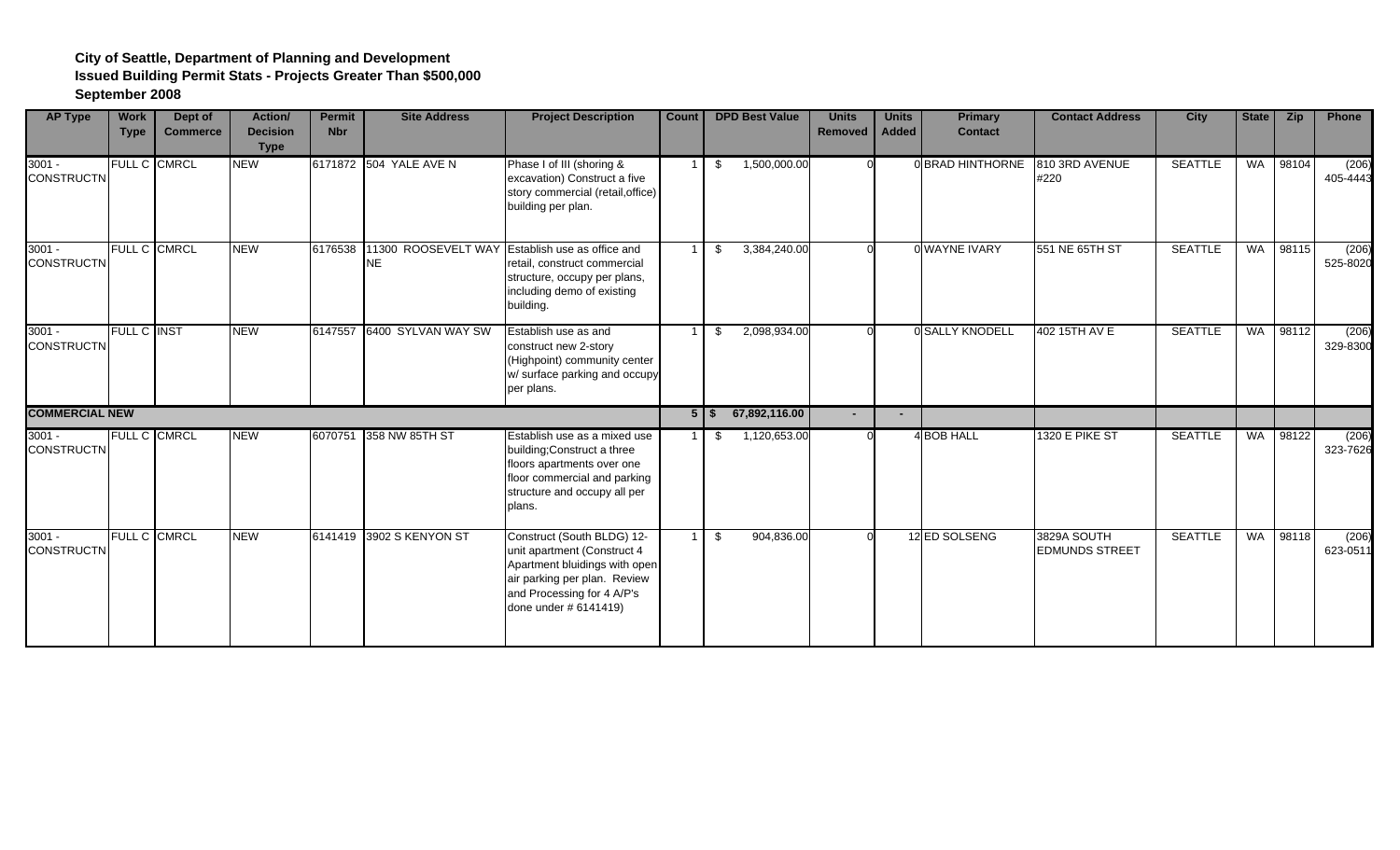| <b>AP Type</b>                | <b>Work</b><br><b>Type</b> | Dept of<br><b>Commerce</b> | Action/<br><b>Decision</b><br><b>Type</b> | <b>Permit</b><br><b>Nbr</b> | <b>Site Address</b>      | <b>Project Description</b>                                                                                                                                                                                                                          | Count          | <b>DPD Best Value</b> | <b>Units</b><br>Removed | <b>Units</b><br><b>Added</b> | <b>Primary</b><br><b>Contact</b> | <b>Contact Address</b>               | <b>City</b>    | State | <b>Zip</b> | Phone             |
|-------------------------------|----------------------------|----------------------------|-------------------------------------------|-----------------------------|--------------------------|-----------------------------------------------------------------------------------------------------------------------------------------------------------------------------------------------------------------------------------------------------|----------------|-----------------------|-------------------------|------------------------------|----------------------------------|--------------------------------------|----------------|-------|------------|-------------------|
| $3001 -$<br><b>CONSTRUCTN</b> |                            | FULL C CMRCL               | <b>NEW</b>                                |                             | 6153829 3904 S KENYON ST | Construct (Central BLDG) 12-<br>unit apartment (Construct 4<br>Apartment bluidings with open<br>air parking per plan. Review<br>and Processing for 4 A/P's<br>done under # 6141419)                                                                 |                | 904,287.00<br>\$      |                         |                              | 12 ED SOLSENG                    | 3829A SOUTH<br><b>EDMUNDS STREET</b> | <b>SEATTLE</b> | WA    | 98118      | (206)<br>623-0511 |
| $3001 -$<br><b>CONSTRUCTN</b> |                            | FULL C CMRCL               | <b>NEW</b>                                | 6153830                     | 3906 S KENYON ST         | Construct (NW BLDG) 12-unit<br>apartment (Construct 4<br>Apartment bluidings with open<br>air parking per plan. Review<br>and Processing for 4 A/P's<br>done under #6141419)                                                                        |                | 904,836.00<br>\$      |                         |                              | 12 ED SOLSENG                    | 3829A SOUTH<br><b>EDMUNDS STREET</b> | <b>SEATTLE</b> | WA    | 98118      | (206)<br>623-0511 |
| $3001 -$<br><b>CONSTRUCTN</b> |                            | FULL C CMRCL               | <b>NEW</b>                                | 6153831                     | 3908 S KENYON ST         | Construct (NE BLDG) 5-unit<br>apartment (Construct 4<br>Apartment bluidings with open<br>air parking per plan. Review<br>and Processing for 4 A/P's<br>done under # 6141419)                                                                        | $\overline{1}$ | 615,430.00<br>\$      |                         |                              | 5 ED SOLSENG                     | 3829A SOUTH<br><b>EDMUNDS STREET</b> | <b>SEATTLE</b> | WA    | 98118      | (206)<br>623-0511 |
| $3001 -$<br><b>CONSTRUCTN</b> | FULL C MF                  |                            | <b>NEW</b>                                |                             | 6108944 4047 8TH AVE NE  | Construct Boarding home with<br>below grade parking, occupy<br>per plans                                                                                                                                                                            |                | 937,456.00<br>- \$    |                         |                              | <b>MATT DRISCOLL</b>             | 115 BELL ST                          | <b>SEATTLE</b> | WA    | 98121      | (206)<br>441-7705 |
| $3001 -$<br><b>CONSTRUCTN</b> | FULL C MF                  |                            | <b>NEW</b>                                |                             | 6130637 2504 57TH AVE SW | Establish use as 5 unit<br>townhouse and construct 5<br>unit townhouse with attached<br>garages, per plan. Construct 5<br>unit townhouse and single<br>family residence with attached<br>garages. (Reviews and<br>processing under AP<br>#6130637.) |                | 968,040.00<br>\$      |                         |                              | 5 BRITTANI ARD                   | PO BOX 99486                         | <b>SEATTLE</b> | WA    | 98139      | (206)<br>282-7990 |